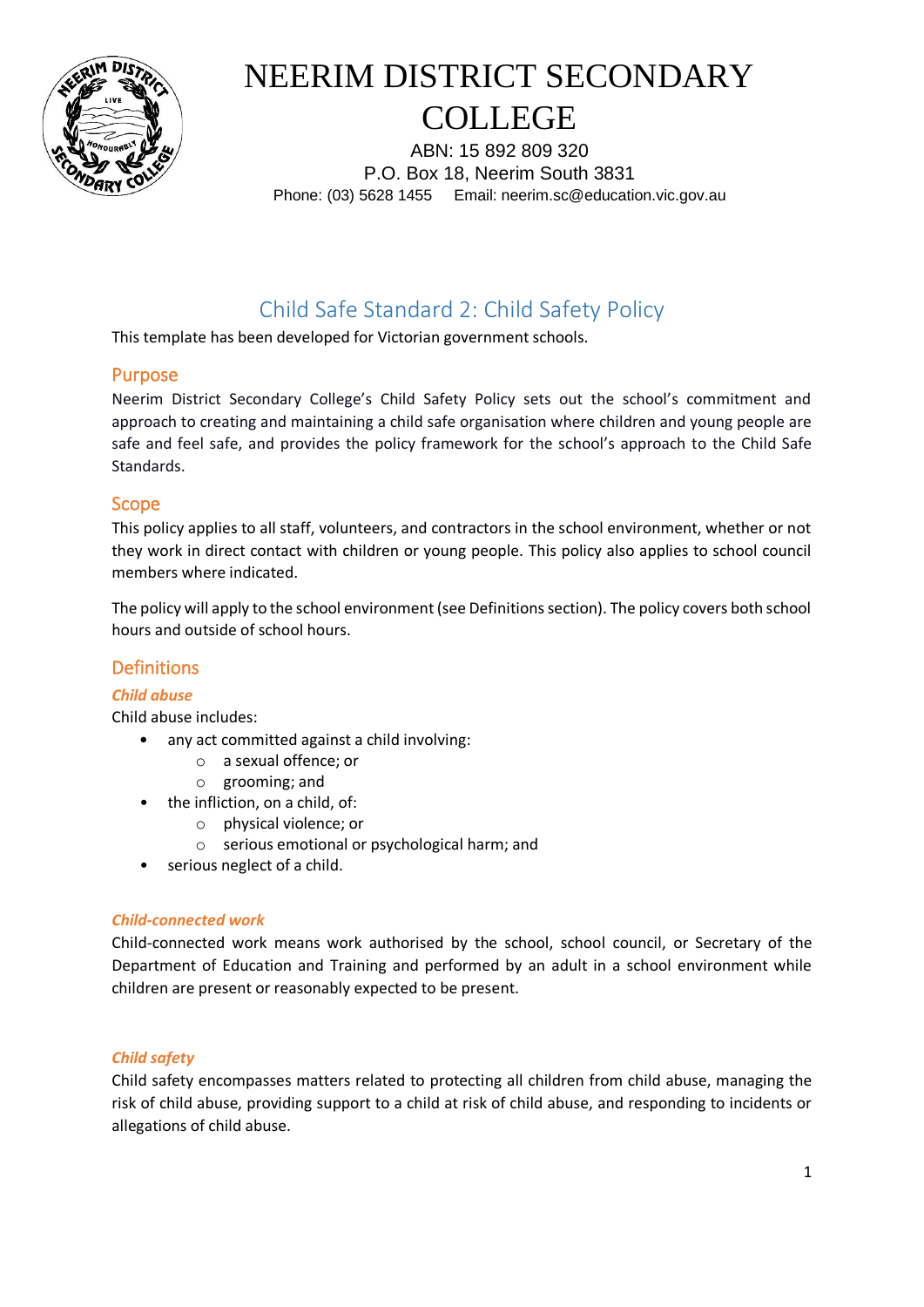

ABN: 15 892 809 320 P.O. Box 18, Neerim South 3831 Phone: (03) 5628 1455 Email: neerim.sc@education.vic.gov.au

#### *School environment*

School environment means any physical or virtual place made available or authorised by the school for use by a child during or outside school hours, including:

- a campus of the school:
- online school environments (including email and intranet systems); and
- other locations provided by the school for a child's use (including, without limitation, locations used for school camps, sporting events, excursions, competitions, homestays, and other school activities or events)

#### *School staff*

School staff means an individual working in a school environment who is:

- employed by the Department of Education and Training;
- directly engaged or employed by a school council; or

• a volunteer or a contracted service provider (whether or not a body corporate or any other person is an intermediary).

#### STATEMENT OF COMMITMENT TO CHILD SAFETY AND CHILD SAFETY PRINCIPLES

Neerim District Secondary College is committed to the safety and wellbeing of all children and young people. This will be the primary focus of our care and decision-making.

The school's approach to creating and maintaining a child safe school environment is guided by our school philosophy and values. This can be viewed at: <http://ndsc.vic.edu.au/student-safety>

Neerim District Secondary College has zero tolerance for child abuse.

We are committed to providing a child safe environment where children and young people are safe and feel safe, and their voices are heard about decisions that affect their lives. Our child safe policies, procedures, strategies and practices will be inclusive of the needs of all children, particularly Aboriginal and Torres Strait Islander children, children from culturally and linguistically diverse backgrounds, children with disabilities, and children who are vulnerable.

Every person involved in Neerim District Secondary College has a responsibility to understand the important and specific role they play individually and collectively to ensure that the wellbeing and safety of all children and young people is at the forefront of all they do and every decision they make.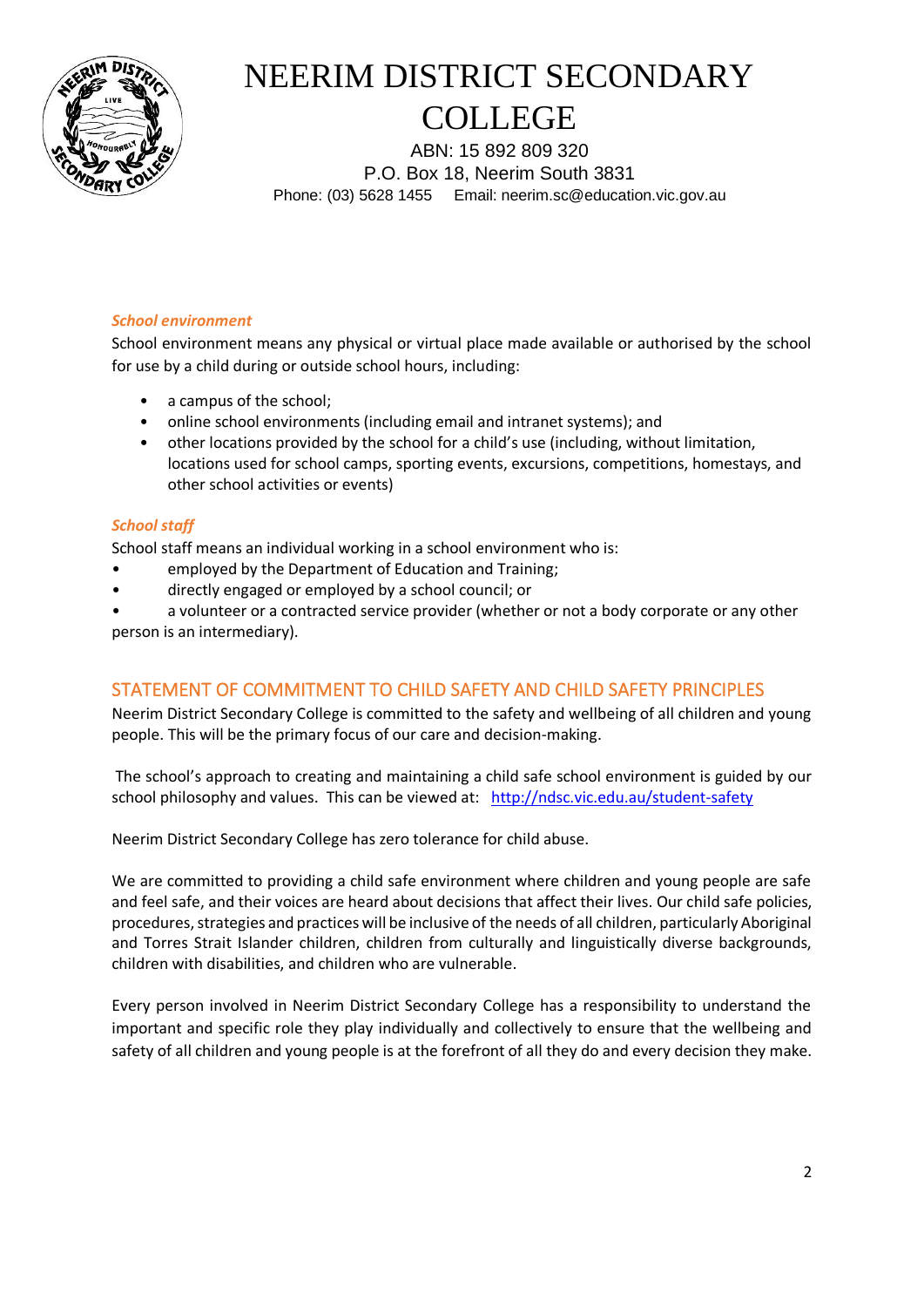

ABN: 15 892 809 320 P.O. Box 18, Neerim South 3831 Phone: (03) 5628 1455 Email: neerim.sc@education.vic.gov.au

### Child safety principles

In its planning, decision-making and operations, Neerim District Secondary College will:

1. Take a preventative, proactive and participatory approach to child safety;

2. Value and empower children to participate in decisions which affect their lives;

3. Foster a culture of openness that supports all persons to safely disclose risks of harm to children;

4. Respect diversity in cultures and child rearing practices while keeping child safety paramount;

5. Provide written guidance on appropriate conduct and behaviour towards children;

6. Engage only the most suitable people to work with children and have high quality staff and volunteer supervision and professional development;

7. Ensure children know who to talk with if they are worried or are feeling unsafe, and that they are comfortable and encouraged to raise such concerns;

8. Report suspected abuse, neglect or mistreatment promptly to the appropriate authorities;

9. Share information appropriately and lawfully with other organisations where the safety and wellbeing of children is at risk; and

10. Value the input of and communicate regularly with families and carers

## **POLICY**

## Strategies to embed a child safe culture

Neerim District Secondary College's culture encourages staff, students, parents and the school community to raise, discuss and scrutinise child safety concerns. This makes it more difficult for abuse to occur and remain hidden.

All child safety documents, including this policy, the Child Safety Code of Conduct [ndsc.vic.edu.au,](http://ndsc.vic.edu.au/student-safety) the school's Child Safety Responding and Reporting Obligations (including Mandatory Reporting) Policy and Procedure[s ndsc.vic.edu.au.](http://ndsc.vic.edu.au/student-safety) Identifying and Responding to All Forms of Abuse in Victorian Schools and the Four Critical Actions for Schools are readily available online and in hard copy in all offices, staff room, library and conference rooms for all staff and students to read at any time.

Child safety is everyone's responsibility. **All school staff** are required to:

- Act in accordance with the school's Child Safety Code of Conduct, which clearly sets out the difference between appropriate and inappropriate behaviour
- Act in accordance with the Child Safety Responding and Reporting Obligations (including Mandatory Reporting) Policy and Procedures at all times, including following the Four Critical Actions for Schools where necessary
- Undertake annual guidance and training on child safety
- Act in accordance with their legal obligations, including:
	- o Failure to disclose offence (applies to all adults)
	- o Duty of care (applies to all school staff)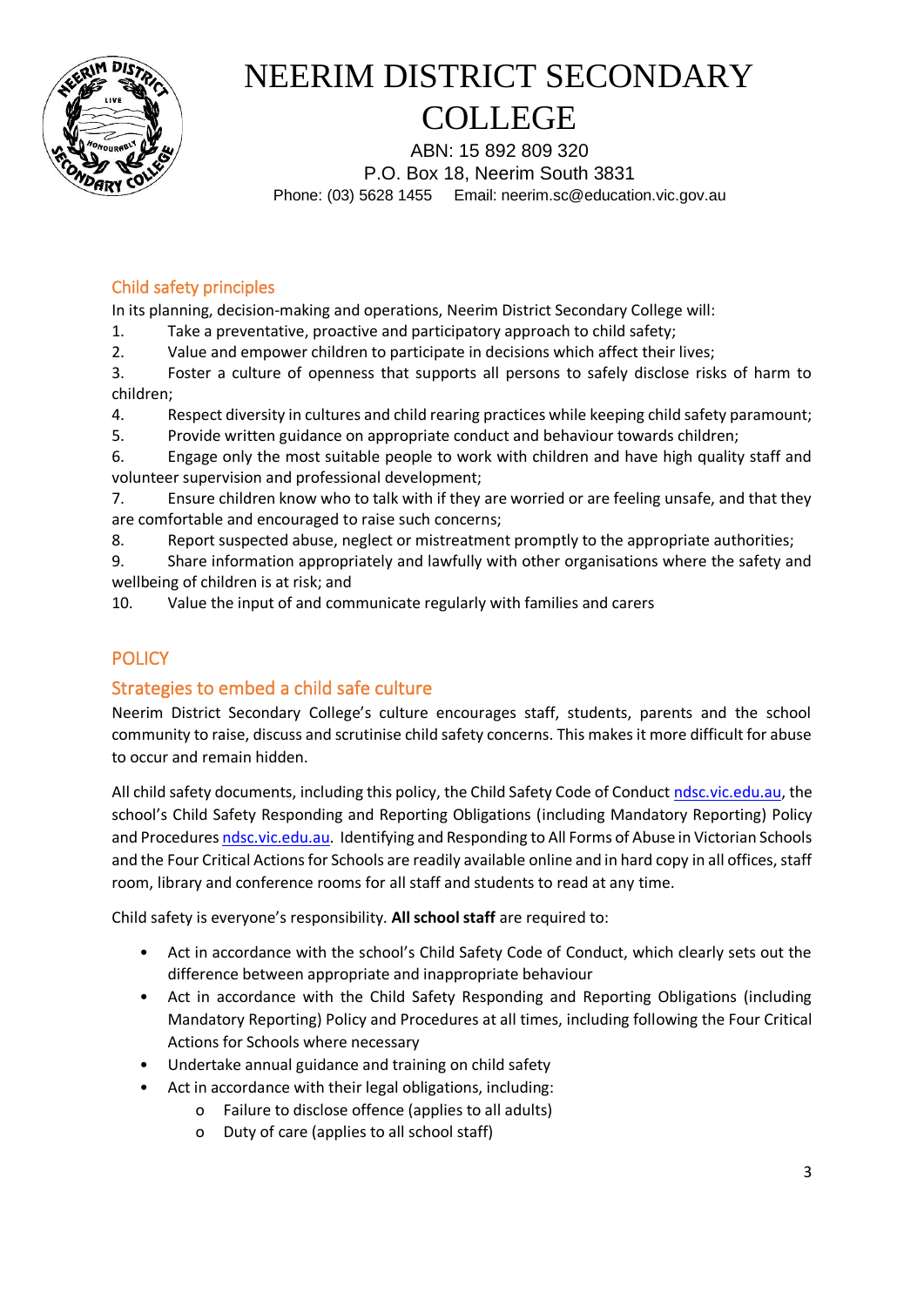

ABN: 15 892 809 320 P.O. Box 18, Neerim South 3831 Phone: (03) 5628 1455 Email: neerim.sc@education.vic.gov.au

- o Mandatory reporting obligations (applies to all mandatory reporters, including teachers, principals, registered psychologists, and registered doctors and nurses)
- o Failure to protect offence (applies to a person in a position of authority within the school)
- o Reportable conduct obligations (applies to all school staff in reporting conduct to the principal, and applies to the principal in reporting to Employee Conduct Branch)
- o Organisational duty of care (applies to the school as an organisation)
- o For more information on these obligations, see Identifying and Responding to All Forms of Abuse in Victorian Schools.

As part of Neerim District Secondary College's child safe culture, school leadership (including the principal and assistant principal will:

- Consider the diversity of all children, including (but not limited to) the needs of Aboriginal and Torres Strait Islander children, children from culturally and linguistically diverse backgrounds, children with disabilities, and children who are vulnerable, when implementing the Child Safe **Standards**
- Ensure that child safety is a regular agenda item at school leadership meetings and staff meetings
- Encourage and enable staff professional learning and training to build deeper understandings of child safety and prevention of abuse
- Ensure that no one is prohibited or discouraged from reporting an allegation of child abuse to a person external to the school or from making records of any allegation.

As part of Neerim District Secondary College's child safe culture, school mandatory reporting staff are required to:

- Complete the Protecting Children Mandatory reporting and other obligations online module every year
- Read the school's Child Safety Code of Conduct on induction, and maintain familiarity with that document
- Read the school's Child Safety Responding and Reporting Obligations (including Mandatory Reporting) Policy and Procedures on induction, and maintain familiarity with that document
- Read the school's Child Safety Policy (this document) on induction, and maintain familiarity with that document.

As part of Neerim District Secondary College's child safe culture, in performing the functions and powers given to them under the *Education and Training Reform Act 2006*, **school councils and school council members will:**

- Ensure that child safety is a regular agenda item at school council meetings
- Consider the diversity of all children, including (but not limited to) the needs of Aboriginal and Torres Strait Islander children, children from culturally and linguistically diverse backgrounds,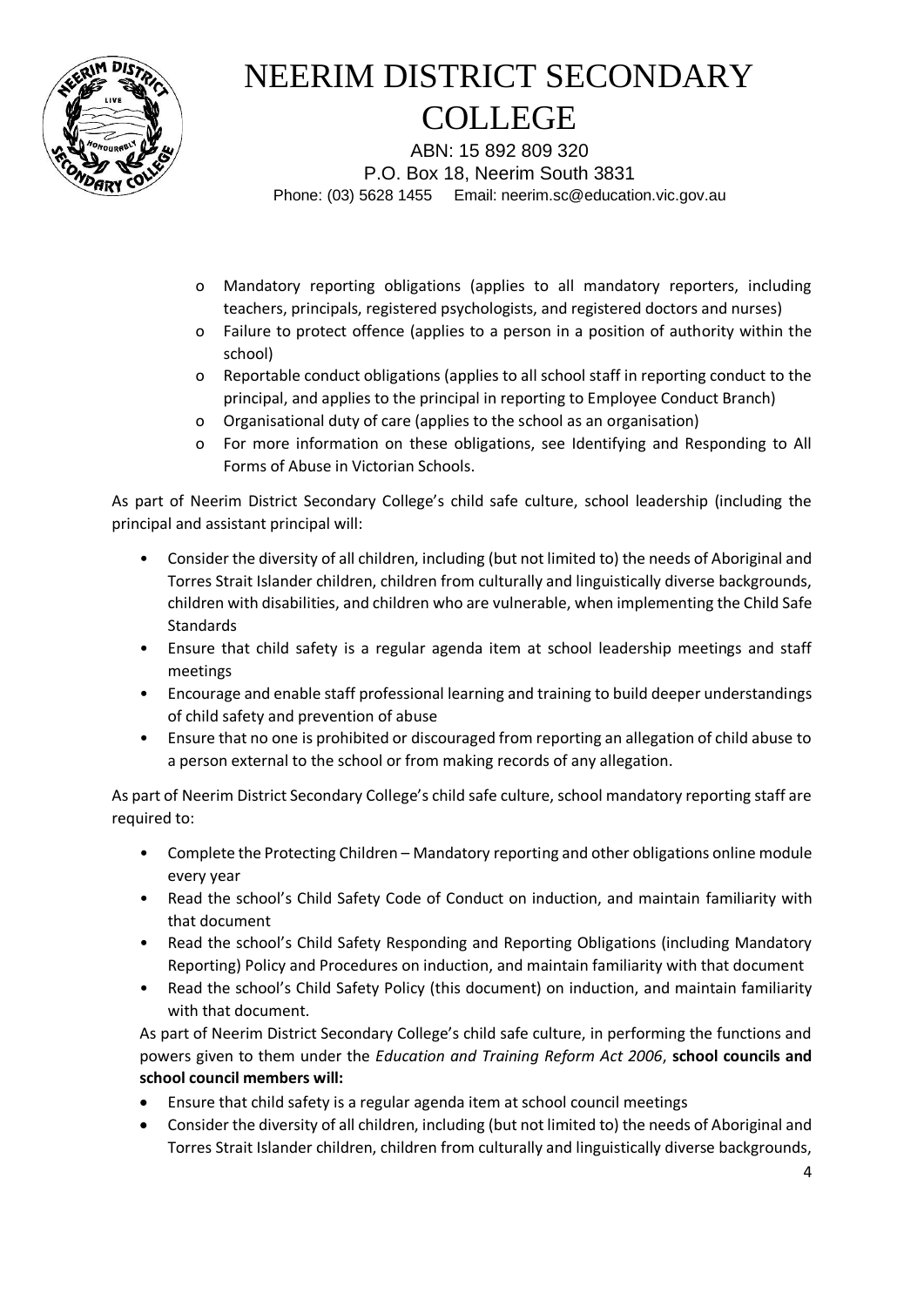

ABN: 15 892 809 320 P.O. Box 18, Neerim South 3831 Phone: (03) 5628 1455 Email: neerim.sc@education.vic.gov.au

children with disabilities, and children who are vulnerable, when making decisions regarding the Child Safe Standards

- Undertake annual guidance and training on child safety, such as the [Child Safe Standards](https://www.education.vic.gov.au/Documents/about/programs/health/protect/school-council-training.pptx)  [School Council Training PowerPoint.](https://www.education.vic.gov.au/Documents/about/programs/health/protect/school-council-training.pptx)
- Approve the Child Safety Code of Conduct to the extent that it applies to school council employees and members, and if updated, note the new document in its school council meeting minutes
- When hiring employees, ensure that selection, supervision and management practices are child safe (unless delegated to the principal).

School leadership will maintain records of the above processes.

### Roles and responsibilities

School leaders will ensure that each person understands their role, responsibilities and behaviour expected in protecting children and young people from abuse and neglect. Staff will comply with the school's Child Safety Code of Conduct, which sets out clearly the difference between appropriate and inappropriate behaviour.

Specific child safety responsibilities:

- The Principal is responsible for reviewing and updating the Child Safety Policy every 3 years.
- The Principal is responsible for monitoring the school's compliance with the Child Safety Policy. The school community should approach The Principal if they have any concerns about the school's compliance with the Child Safety Policy.
- The Principal is responsible for informing the school community about this policy, and making it publicly available.
- Other specific roles and responsibilities are named in Neerim District Secondary College's other child safety policies and procedures, including the Child Safety Code of Conduct, Child Safety Responding and Reporting Obligations (including Mandatory Reporting) Policy and Procedures, and risk assessment register.

#### Recruitment

Neerim District Secondary College follows the Department's Recruitment in Schools guide to ensure child safe recruitment practices, available on the [Department's website](https://www.education.vic.gov.au/hrweb/careers/Pages/recruitinsch.aspx).

All prospective volunteers are required to maintain a valid Working with Children's Check, comply with our school's Volunteers Policy, including in relation to assessing the suitability of prospective volunteers and obtaining checks required under this policy.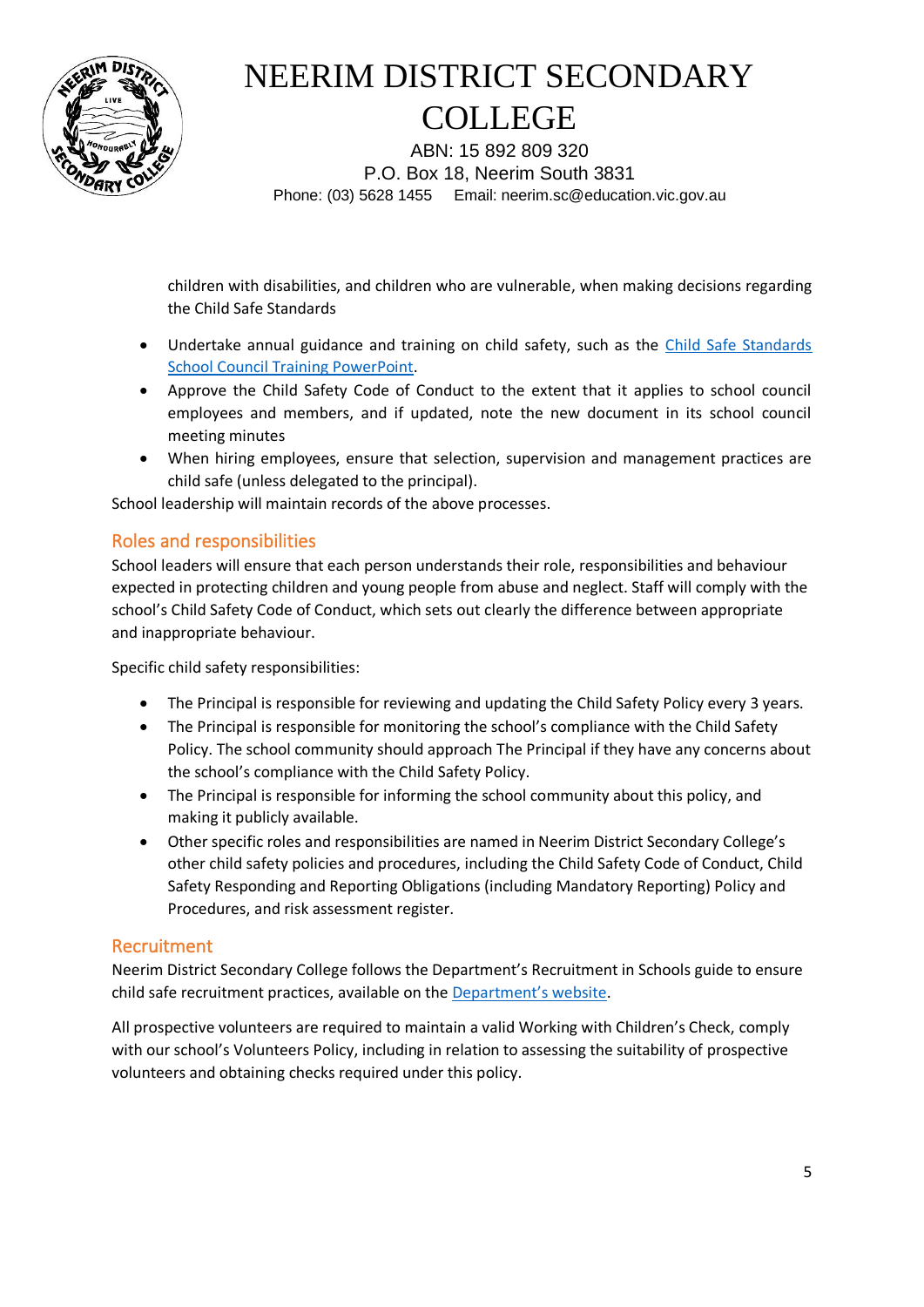

ABN: 15 892 809 320 P.O. Box 18, Neerim South 3831 Phone: (03) 5628 1455 Email: neerim.sc@education.vic.gov.au

### Training and supervision

Training and education is important to ensure that everyone in the school understands that child safety is everyone's responsibility.

Our school culture aims for all staff and volunteers (in addition to parents/carers and children) to feel confident and comfortable in coming forward with any allegations or suspicions of child abuse or child safety concerns. We train our staff and volunteers to identify, assess, and minimise risks of child abuse and to detect potential signs of child abuse. This training occurs annually or more often as required.

We also support our staff and volunteers through ongoing supervision to develop their skills to protect children from abuse, to promote the cultural safety of Aboriginal and Torres Strait Islander children and children from linguistically and/or diverse backgrounds, and the safety of children with a disability and vulnerable children.

New employees and volunteers will be inducted into the school, including by being referred to the Child Safety Policy (this document), the Child Safety Code of Conduct, and the Child Safety Responding and Reporting Obligations (including Mandatory Reporting) Policy and Procedures on the school website. They will also be supervised regularly to ensure they understand our school's commitment to child safety, and that their behaviour towards children is safe and appropriate. All employees of our school will be monitored and assessed via regular performance review to ensure their continuing suitability for child-connected work. Any inappropriate behaviour will be reported by school staff to the Principal or Assistant Principal and will be managed in accordance with Neerim District Secondary College's Child Safety Responding and Reporting Obligations (including Mandatory Reporting) Policy and Procedures [ndsc.vic.edu.au](http://ndsc.vic.edu.au/student-safety) where required.

### Reporting a child safety concern or complaint

The school has clear expectations for all staff and volunteers including homestay providers in making a report about a child or young person who may be in need of protection. All staff (including school council employees) must follow the school's Child Safety Responding and Reporting Obligations (including Mandatory Reporting) Policy and Procedures, including following the [Four Critical Actions](https://www.education.vic.gov.au/Documents/about/programs/health/protect/FourCriticalActions_ChildAbuse.pdf)  [for Schools](https://www.education.vic.gov.au/Documents/about/programs/health/protect/FourCriticalActions_ChildAbuse.pdf) if there is an incident, disclosure or suspicion of child abuse. Immediate actions should include reporting their concerns to DHHS Child Protection, Victoria Police and/or another appropriate agency and notifying the principal or a member of the school leadership team of their concerns and the reasons for those concerns.

Neerim District Secondary College will never prohibit or discourage school staff from reporting an allegation of child abuse. The school will always take action to respond to a complaint in accordance with the school's Child Safety Responding and Reporting Obligations (including Mandatory Reporting) Policy and Procedures. In accordance with Action 4 of the Four Critical Actions for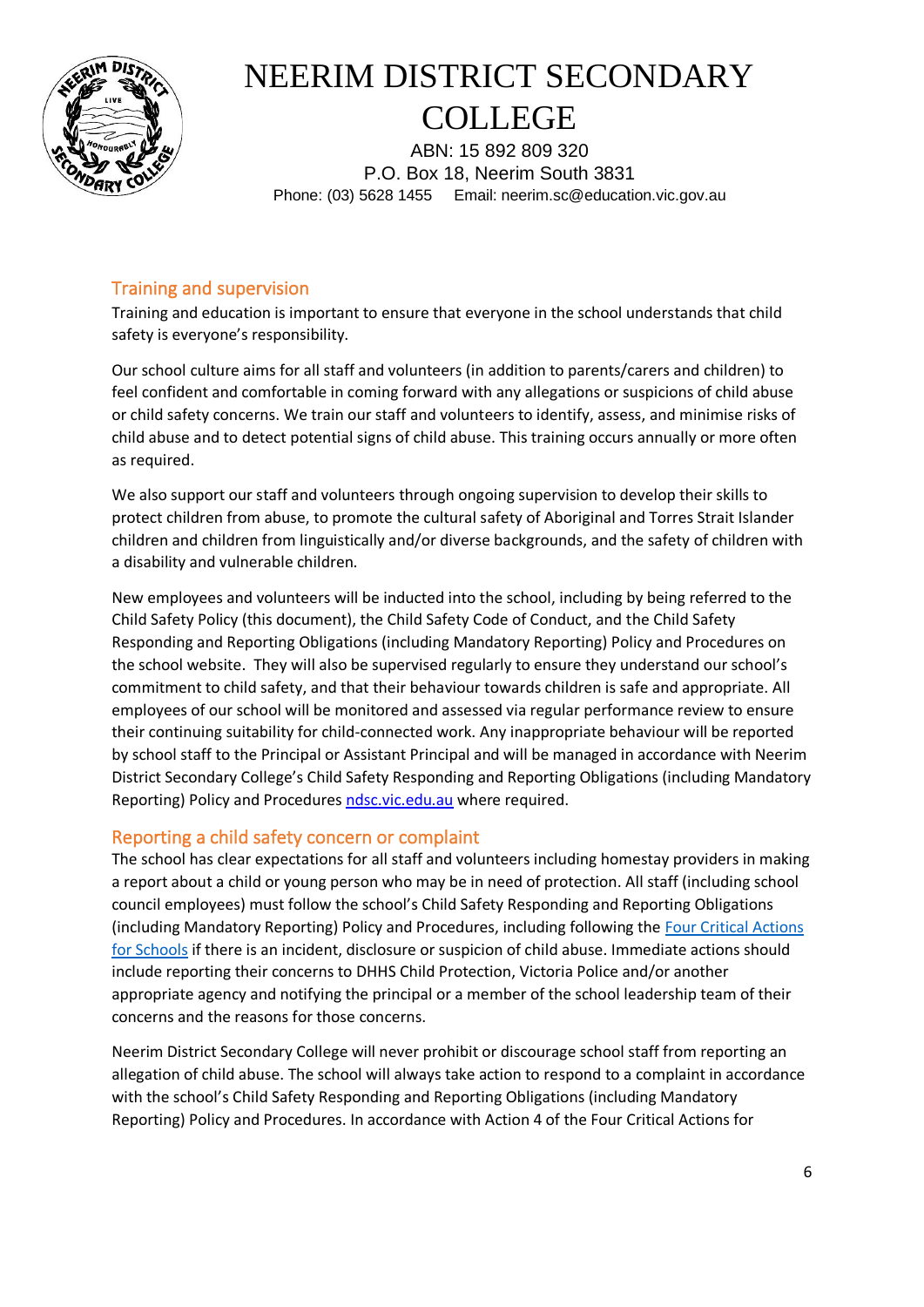

ABN: 15 892 809 320 P.O. Box 18, Neerim South 3831 Phone: (03) 5628 1455 Email: neerim.sc@education.vic.gov.au

Schools, Neerim District Secondary College will provide ongoing support for students affected by child abuse.

The Child Safety Responding and Reporting Obligations (including Mandatory Reporting) Policy and Procedures can be found at [ndsc.vic.edu.au.](http://ndsc.vic.edu.au/student-safety)

### Risk reduction and management

Neerim District Secondary College believes the wellbeing of children and young people is paramount, and is vigilant in ensuring proper risk management processes, found in the school's risk assessment register. The school recognises there are potential risks to children and young people and will take a risk management approach by undertaking preventative measures.

We will identify and mitigate the risks of child abuse in school environments by taking into account the nature of each school environment, the activities expected to be conducted in that environment and the characteristics and needs of all children expected to be present in that environment.

Neerim District Secondary College monitors and evaluates the effectiveness of the actions it takes to reduce or remove risks to child safety, more information can be found in the school's risk assessment register.

#### Listening to, communicating with and empowering children

Neerim District Secondary College has developed a safe, inclusive and supportive environment that involves and communicates with children, young people and their parents/carers. We encourage child and parent/carer involvement and engagement that informs safe school operations and builds the capability of children and parents/carers to understand their rights and their responsibilities. Our school is committed to supporting and encouraging students to use their voice to raise and share their concerns with a trusted adult at any time of need. Students can access information on how to report abuse at [ndsc.vic.edu.au](http://ndsc.vic.edu.au/student-safety) or the school reception.

When the school is gathering information in relation to a complaint about alleged misconduct with or abuse of a child, the school will listen to the complainant's account and take them seriously, check understanding and keep the child (and/or their parents/carers, as appropriate) informed about progress.

The school will promote the Child Safe Standards in ways that are readily accessible, easy to understand, and user-friendly to children, including:

- All of our child safety policies and procedures will be available for the students and parents at Neerim District Secondary College to read at [ndsc.vic.edu.au](http://ndsc.vic.edu.au/student-safety)
- PROTECT Child Safety posters will be displayed across the school
- School newsletters will inform students and the school community about the school's commitment to child safety, and strategies or initiatives that the school is taking to ensure student safety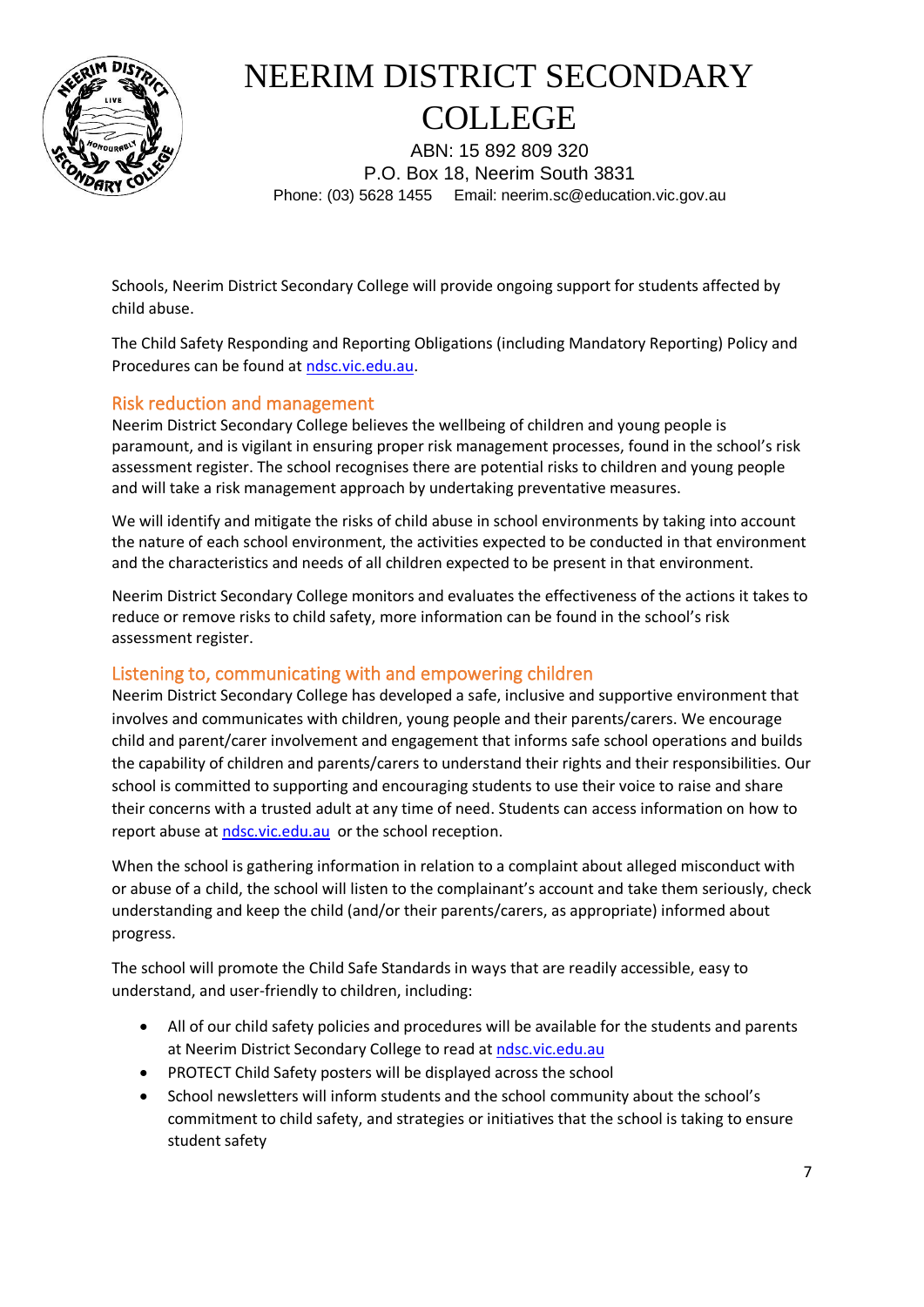

ABN: 15 892 809 320 P.O. Box 18, Neerim South 3831 Phone: (03) 5628 1455 Email: neerim.sc@education.vic.gov.au

• The Four Critical Actions are actively taught to mandatory reporters and other school staff, the whole school is encouraged to contribute to risk assessment and mitigation, the Child Safe Standards are addressed and explained at year level assemblies or parent information sessions.

The school will use its health and wellbeing programs to deliver appropriate education to its students about:

- standards of behaviour for students attending the school;
- healthy and respectful relationships (including sexuality);
- resilience; and
- child abuse awareness and prevention.
- The Respectful Relationships program

#### Communications

This school is committed to communicating our child safety strategies to the school community through:

- Ensuring that the Child Safety Policy (this document), Code of Conduct, and the Child Safety Responding and Reporting Obligations (including Mandatory Reporting) Policy and Procedure are available on the school website.
- Once per term reminders in the school newsletter of our school's commitment to child safety
- Ensuring that child safety is a regular agenda item at school leadership meetings and staff meetings for discussion
- The placement of posters throughout the school

### Confidentiality and privacy

This school collects, uses and discloses information about particular children and their families in accordance with Victorian privacy law and other relevant laws. The principles regulating the collection, use and storage of information is included in the Department of Education and Training's Schools' Privacy Policy.

### Related policies and documents

Related policies and documents include:

- Code of Conduct [ndsc.vic.edu.au](http://ndsc.vic.edu.au/student-safety)
- Child Safety Responding and Reporting Obligations (including Mandatory Reporting) Policy and Procedures [ndsc.vic.edu.au](http://ndsc.vic.edu.au/student-safety)
- Risk assessment register
- Identifying and Responding to All Forms of Abuse in Victorian Schools
- Four Critical Actions for Schools